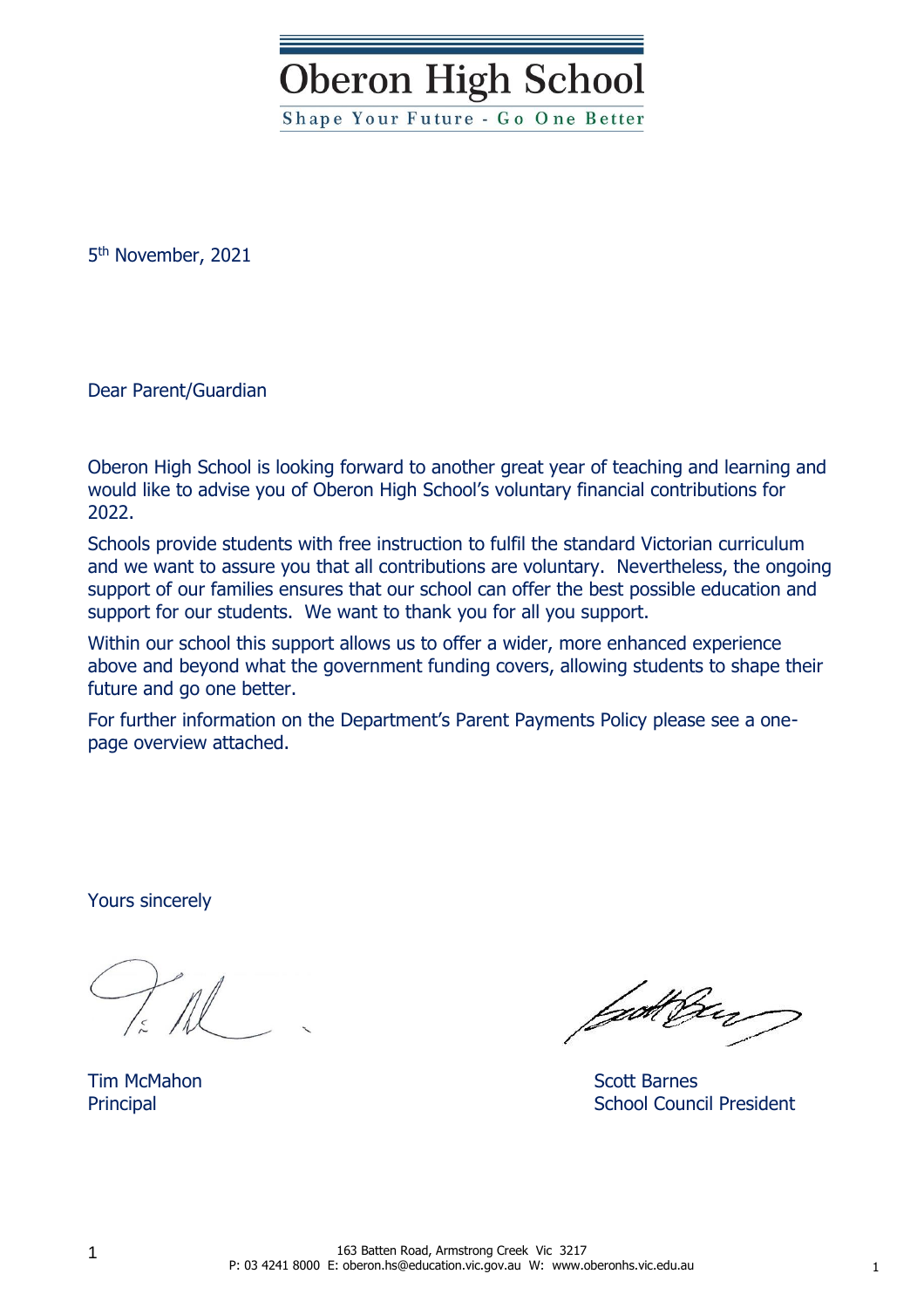## **BREAKDOWN OF CONTRIBUTIONS – YEAR 10** (all amounts correct at time of publication)

| <b>CURRICULUM CONTRIBUTIONS</b> - items and activities that students use, or participate in,<br>to access the Curriculum |                                                                                                                                                                                                                                                                                                                                                                                       |   |               |               |  |
|--------------------------------------------------------------------------------------------------------------------------|---------------------------------------------------------------------------------------------------------------------------------------------------------------------------------------------------------------------------------------------------------------------------------------------------------------------------------------------------------------------------------------|---|---------------|---------------|--|
|                                                                                                                          | <b>Subjects</b>                                                                                                                                                                                                                                                                                                                                                                       | ✔ | <b>Amount</b> | Contribution  |  |
| <b>ARTS</b>                                                                                                              | <b>Drama</b> - costumes, masks, props, scripts, etc                                                                                                                                                                                                                                                                                                                                   |   | \$15.00       | \$            |  |
|                                                                                                                          | <b>Music</b> – music scores, etc                                                                                                                                                                                                                                                                                                                                                      |   | \$15.00       | \$            |  |
|                                                                                                                          | <b>Visual Arts</b> – includes but is not limited to – drawing $\&$ painting materials,<br>cartridge paper, oil pastels, charcoal, acylic paints, glue, craft paper, inks,<br>clay, linoleum, wood, air drying clay and acetate, etc                                                                                                                                                   |   | \$60.00       | \$            |  |
|                                                                                                                          | Visual Communication & Design $-$ includes but is not limited to $-$<br>specialised paper, cartridge paper, art drawing implements, linoleum, plastic<br>pocket card displays                                                                                                                                                                                                         |   | \$50.00       | \$            |  |
| <b>HAPE</b>                                                                                                              | <b>Fitness</b> - entrance and travel costs - Wild fighter boxing gym, Crossfit<br>Raven, Bodyfit                                                                                                                                                                                                                                                                                      |   | \$100.00      | $\frac{1}{2}$ |  |
|                                                                                                                          | <b>Outdoor Education</b> - entrance/hire and/or travel costs - surfing,<br>swimming at Leisurelink, Sea Kayaking, Canoeing, Sailing School,<br>Rockclimbing                                                                                                                                                                                                                           |   | \$250.00      | \$            |  |
|                                                                                                                          | Unit 2 Outdoor Education - only relevant to families of students<br>participating in Duke Of Ed Program - entrance/hire and/or travel costs<br>Swim Test, Half Day Hike, 2 x three day Bushwalks                                                                                                                                                                                      |   | \$82.00       | \$            |  |
| <b>HUMANITIES</b>                                                                                                        | <b>Coastal Geography</b> - Practical activities – transport & entry/hire Swimming<br>with Seals & Dolphins, Mountain Biking or sea kayaking                                                                                                                                                                                                                                           |   | \$160.00      | $\frac{1}{2}$ |  |
| <b>LANGUAGES</b>                                                                                                         | <b>Indonesian</b> $-$ school created Textbooks                                                                                                                                                                                                                                                                                                                                        |   | \$15.00       | \$            |  |
| <b>MATHEMATICS</b>                                                                                                       | <b>MATHS ESSENTIAL ASSESSMENT - provides access to a digital maths</b><br>resource that helps students consolidate mathematical concepts. the<br>resource is ideal for student use at home because tasks are catered for<br>students' abilities, questions are corrected automatically and information on<br>how to solve questions is provided. used both in class and for homework. |   | \$8.50        |               |  |
| <b>SCIENCE</b>                                                                                                           | <b>Alpha</b> - includes but is not limited to $-$ Biological specimens, chemical<br>reagents, materials used in model construction (tape, craft paper, card,<br>paper, string, glue etc)                                                                                                                                                                                              |   | \$12.00       | \$            |  |
|                                                                                                                          | <b>Beta-</b> includes but is not limited to $-$ Biological specimens, chemical<br>reagents, materials used in model construction (tape, craft paper, card,<br>paper, string, glue etc)                                                                                                                                                                                                |   | \$12.00       | \$            |  |
|                                                                                                                          | Gamma - includes but is not limited to - Rocket motors, Biological<br>specimens, chemical reagents, materials used in model construction (tape,<br>craft paper, card, paper, string, glue etc)                                                                                                                                                                                        |   | \$15.00       | \$            |  |
| <b>TECHNOLOGY</b>                                                                                                        | <b>Digital Technology</b> - Includes but is not limited to $-$ wood, plastic, glue,<br>electrical components, etc which are used in the construction of an electrical<br>mechanical system ie: an autonomous robot                                                                                                                                                                    |   | \$60.00       | \$            |  |
|                                                                                                                          | Food Technology - Includes but is not limited to - flour, milk, eggs, butter,<br>baking powder, various meat cuts, packaging                                                                                                                                                                                                                                                          |   | \$110.00      | \$            |  |
|                                                                                                                          | <b>Wood Technology</b> – includes but is not limited to – wood, nails, glue, etc<br>which are used in the construction of a student's individual choice project                                                                                                                                                                                                                       |   | \$65.00       | \$            |  |
|                                                                                                                          | YEAR 10 PRINTING AND PHOTOCOPYING of Worksheets and Learning Materials (all subject areas)                                                                                                                                                                                                                                                                                            |   | \$30.00       | \$            |  |
|                                                                                                                          | <b>YEAR 10 ICT DEVICES</b> - provision of devices from the shared classroom sets.                                                                                                                                                                                                                                                                                                     |   | \$10.00       | \$            |  |
|                                                                                                                          | Total Curriculum Contributions \$                                                                                                                                                                                                                                                                                                                                                     |   |               |               |  |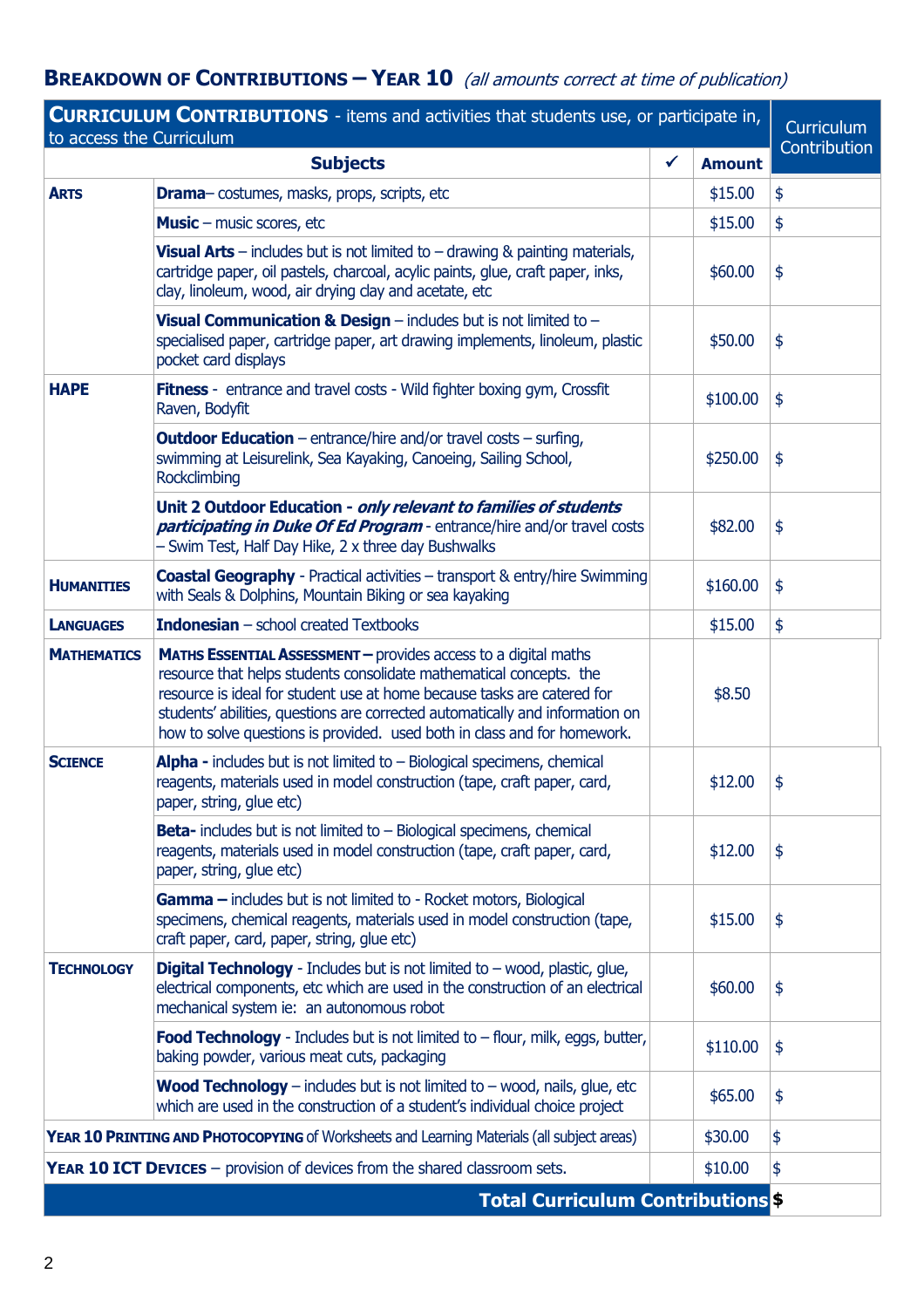| <b>OTHER CONTRIBUTIONS -</b> for non-curriculum items and activities that relate to<br>the school's functions and objectives                                                                                                                                                                                                                                                                                                                                                                                                          | ✓ | Amount  | Other<br><b>Contributions</b> |
|---------------------------------------------------------------------------------------------------------------------------------------------------------------------------------------------------------------------------------------------------------------------------------------------------------------------------------------------------------------------------------------------------------------------------------------------------------------------------------------------------------------------------------------|---|---------|-------------------------------|
| School Sports Victoria Membership (covers costs associated with students<br>participating in Interschool sports at regional and state levels ie hire of<br>referees, venue costs, etc)                                                                                                                                                                                                                                                                                                                                                |   | \$11.50 | 1\$                           |
| <b>Student Wellbeing Programs/Activities</b> (supports the provision of<br>materials, activities for targeted small group wellbeing programs ie workbooks,<br>take home resources – journals, anxiety toys, mandala colouring books<br>etc, craft supplies, wood, nails, glue & food items. Whole school interactive<br>activities like RUOK Day, Fresh Fruit (for students) Program. Supply of<br>essential resources to students with wellbeing needs eg: stationary, shoes,<br>socks, uniform, text books, drink bottles, lunches) |   | \$20.00 | 1\$                           |
| <b>First Aid Equipment</b> (assists in replenishing supplies used in giving aid to<br>students who are unwell and/or injured)                                                                                                                                                                                                                                                                                                                                                                                                         |   | \$6.00  | 1\$                           |
| <b>School Grounds Maintenance and Improvements</b> (supports the school's<br>vision on creating and maintaining great outside areas for the students to<br>enjoy ie Shade Sails, outdoor furniture, new trees & plants, etc)                                                                                                                                                                                                                                                                                                          |   | \$30.00 | 1\$                           |
| <b>Total Other Contributions \$</b>                                                                                                                                                                                                                                                                                                                                                                                                                                                                                                   |   |         |                               |

# **EDUCATIONAL ITEMS FOR STUDENTS TO OWN & USE**

| <b>EDUCATIONAL ITEMS FOR STUDENTS TO OWN &amp;</b><br><b>USE</b>                                                                                                                                                                                                                                                  | <b>Suggested Provider</b>                                                                                        |  | <b>Amount</b>  | <b>Total</b> |
|-------------------------------------------------------------------------------------------------------------------------------------------------------------------------------------------------------------------------------------------------------------------------------------------------------------------|------------------------------------------------------------------------------------------------------------------|--|----------------|--------------|
| <b>Textbooks, Novels, General &amp; Subject Specific</b><br><b>Stationery</b>                                                                                                                                                                                                                                     | <b>WINC Schools</b><br>(see booklist for logon & ordering<br><i>instructions</i> )                               |  | <b>Various</b> |              |
| <b>Combination Locks for student lockers</b><br>(If students lose their current lock. This item is<br>to own and use)                                                                                                                                                                                             | <b>Oberon High School</b><br>(contact school to purchase)                                                        |  | \$10.00        |              |
| <b>Education Perfect Online Learning</b><br>Program $-$ -<br>This program is in place of hardcopy textbooks -<br>provides access to online software programs for Arts,<br>English, HAPE, Humanities, Science & Technology<br>which are used regularly in class and for homework.<br>(price still to be confirmed) | <b>Oberon High School</b><br>(contributions can be made through<br>XUNO Parent Portal when activated in<br>2022) |  | $$60.00$ \$    |              |
| <b>School Magazine/Yearbook</b> (The Monarch)                                                                                                                                                                                                                                                                     | <b>Oberon High School</b><br>(through XUNO Parent Portal)                                                        |  | $$22.00$ \$    |              |
| <b>Total of Educational Items for Students to Own &amp; Use Strate</b>                                                                                                                                                                                                                                            |                                                                                                                  |  |                |              |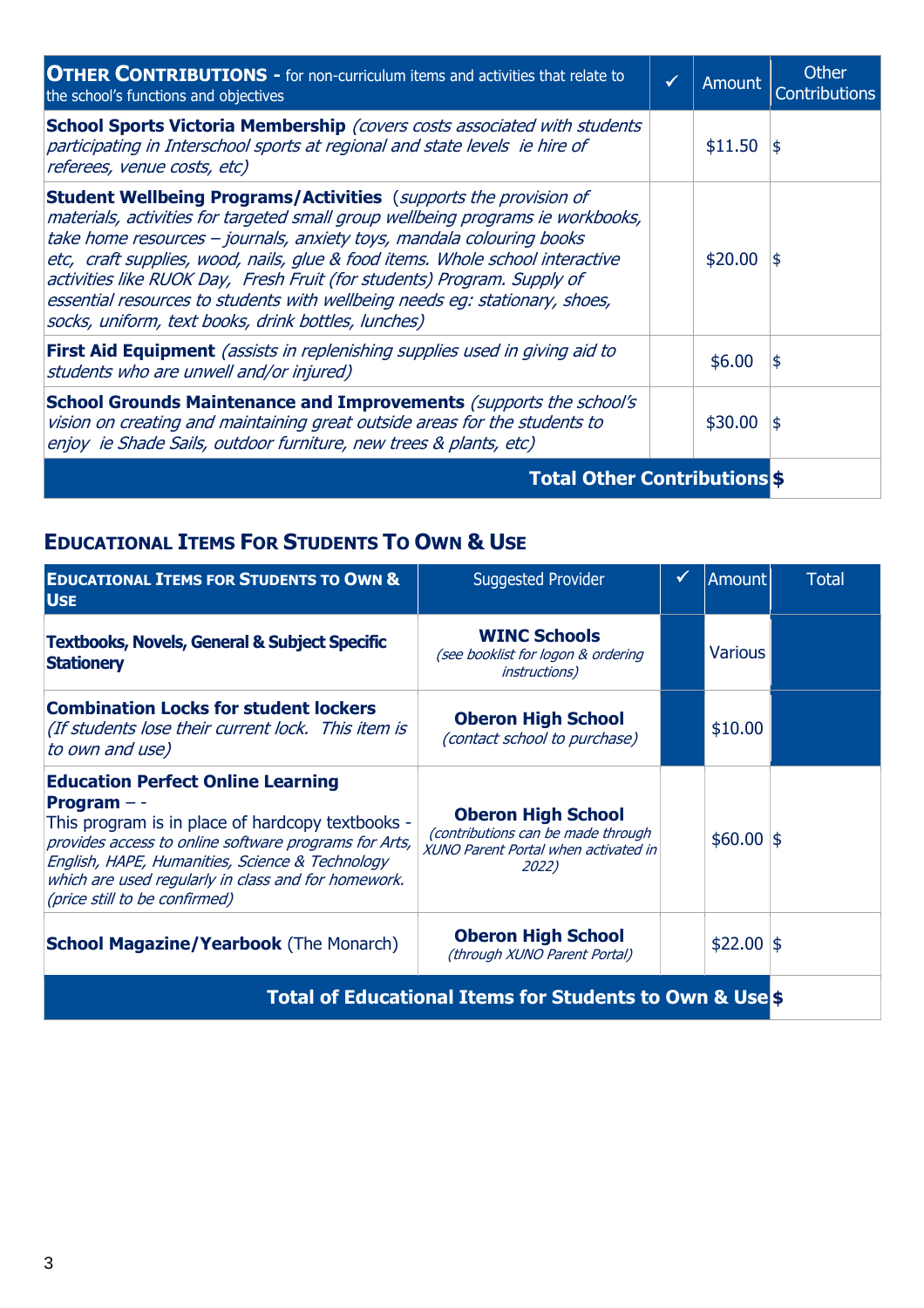## **EXTRA-CURRICULAR ITEMS AND ACTIVITIES**

If you would like to purchase an item or activity for your child, please indicate on the slip below and return this to the school by **Friday December 3rd, 2021**

| <b>EXTRA-CURRICULAR ITEMS AND ACTIVITIES</b>                                                                                                                                                                              |                                                                                                                                                                                                                                                                                                                                |                           |                                    |                |               |
|---------------------------------------------------------------------------------------------------------------------------------------------------------------------------------------------------------------------------|--------------------------------------------------------------------------------------------------------------------------------------------------------------------------------------------------------------------------------------------------------------------------------------------------------------------------------|---------------------------|------------------------------------|----------------|---------------|
| and provided on a user-pays basis.                                                                                                                                                                                        | Oberon High School offers a range of items and activities that enhance or<br>broaden the schooling experience of students and are above and beyond what<br>the school provides in order to deliver the Curriculum. These are optional<br>If you wish to enter into a payment plan for these items please contact Julie Barnes, |                           | Purchase<br>(please $\checkmark$ ) | <b>Amount</b>  | <b>Totals</b> |
| Finance Officer to arrange                                                                                                                                                                                                |                                                                                                                                                                                                                                                                                                                                |                           |                                    |                |               |
|                                                                                                                                                                                                                           | Interschool Sport Participation – transport costs to sporting venues.<br>Parents will be notified before events with a permission form and details of the<br>costs (payable before event). (CSEF can be used for these activities)                                                                                             |                           |                                    | <b>Various</b> |               |
|                                                                                                                                                                                                                           | <b>Year 10 Pathways -</b> Includes but is not limited to $-$ transport to and from<br>The Gordon and Deakin University and including interactive activities around<br>Occupational Health & Safety, Career Action plans, USI, GITTC activities, etc                                                                            |                           |                                    | \$25.00        |               |
|                                                                                                                                                                                                                           | <b>Vocal Instruction</b> - \$10 per term (costs to cover sheet music, performance<br>backings, hire of sound engineers/accompanists for live performances)                                                                                                                                                                     |                           |                                    | \$40.00        |               |
|                                                                                                                                                                                                                           | <b>Rock Band Program</b> - \$10 per term (costs to cover sheet music, performance<br>backings, hire of sound engineers/accompanists for live performances)                                                                                                                                                                     |                           |                                    | \$40.00        |               |
| Unit 2 Outdoor Education - only relevant to families of students<br>participating in Duke Of Ed Program - Surf Session, Canoe Session, Indoor<br>Rock Climbing, Mountain Biking, Live Wire Park, Stand Up Paddle Boarding |                                                                                                                                                                                                                                                                                                                                |                           |                                    | \$185.00       | 1\$           |
| <b>Total of Extra-Curricular Contribution \$</b>                                                                                                                                                                          |                                                                                                                                                                                                                                                                                                                                |                           |                                    |                |               |
| I/We wish to enter into a payment plan for the above items indicated.                                                                                                                                                     |                                                                                                                                                                                                                                                                                                                                |                           |                                    |                |               |
| $\Box$ Please use current unallocated funds on my account for the above items indicated.                                                                                                                                  |                                                                                                                                                                                                                                                                                                                                |                           |                                    |                |               |
| $\Box$ Please use my CSEF for the above items indicated (can only be used for Year 10 Pathways, Unit 2 Outdoor Ed<br>activities, Interschool Sports & any unplanned excursions that may come up over the year).           |                                                                                                                                                                                                                                                                                                                                |                           |                                    |                |               |
| <b>Student Surname</b>                                                                                                                                                                                                    |                                                                                                                                                                                                                                                                                                                                | <b>Student First Name</b> |                                    |                |               |
|                                                                                                                                                                                                                           |                                                                                                                                                                                                                                                                                                                                |                           |                                    |                |               |

## **IF YOU COMPLETE THIS SECTION PLEASE RETURN THIS IT TO THE SCHOOL OFFICE**

## **TOTALS**

| <b>Category</b>                               | <b>Totals</b> |
|-----------------------------------------------|---------------|
| <b>Curriculum Contributions</b>               | S             |
| <b>Other Contributions</b>                    | œ             |
| Educational Items for Students to own and use | æ             |
| <b>Extra-Curricular Items and Activities</b>  | œ<br>œ        |
| <b>TOTAL</b>                                  | S             |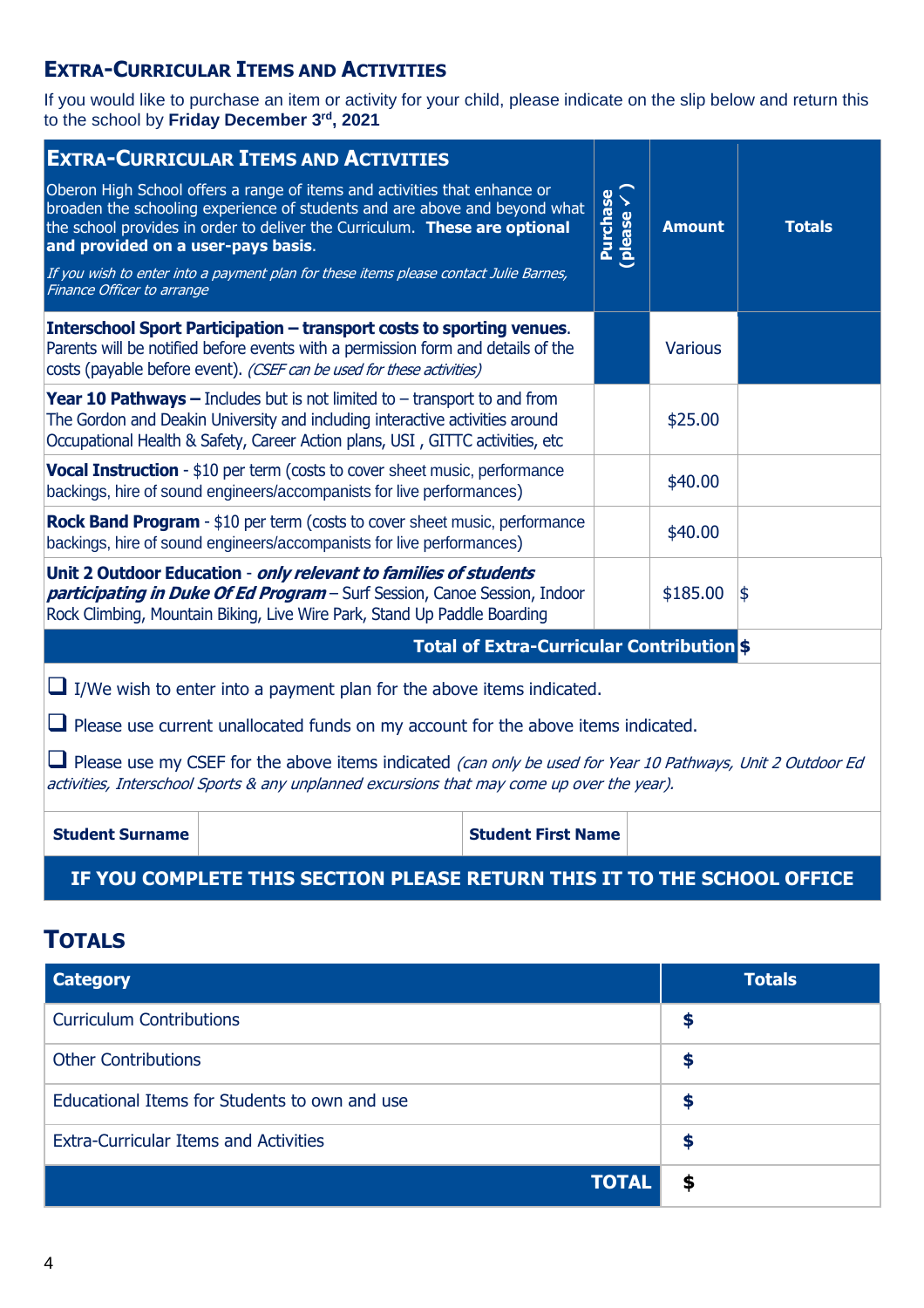### **Financial Support for Families**

The school appreciates that families may sometimes experience financial difficulties in meeting requests for contributions. A range of support options are available to assist parents, and parents can also organise a payment plan for extra-curricular items and activities with the school Family Accounts Officer.

#### **Support Agencies and Funds**

Oberon High School has established partnerships with some welfare and support agencies that can provide assistance to students and their families with the costs of text books, uniforms and school shoes. Access to these supports is available through referral from the Student Wellbeing Manager. Families generally require a current relevant Centrelink benefit card to access these supports. Please contact the Student Wellbeing Manager. The school is also registered with Centrelink to receive payments via their Centrepay system which is only available to holders of relevant current Centrelink benefit cards.

#### **Camps, Sports & Excursions Fund (CSEF)**

The CSEF provides payments for eligible students to attend camps, sports and excursions. Families holding a valid means-tested concession card or temporary foster parents are eligible to apply.

#### **Payment Plans**

Parents who wish to enter into a Payment Plan for any Extra-Curricular items and activities please contact Julie Barnes, Finance Officer.

#### **Payment Options**

#### **The School's preferred options for payment of Parent Contributions.**

- **1. XUNO Online Payments** through the Parent Portal (School preferred method)
- **2. Credit Payments Over Phone**  phone school to speak to the Finance Officer, Julie Barnes and details will be taken over the phone and directly entered into the card machine.

The following 2 methods are also available but please contact the school to inform them of what items you wish to make the contribution towards. These methods can also be used for an arranged payment plan for extra-curricular items and activities

- **3. BPay** (details can be found at the bottom of Family Invoices/Statements or by contacting the school)
- **4. Centrepay** (Only available to holders of Centrelink Benefit Cards can be done individually through Centrelink or school can submit your application to Centrelink on your behalf –form available in office).

#### **Refunds**

Parent requests for refunds/credits are subject to the discretion of the school and made on a case-by-case basis. Refunds will be provided where the school deems it is reasonable and fair to do so, taking into consideration whether a cost has been incurred, the Department's Parent Payment Policy and Guidance, Financial Help for Families Policy and any other relevant information.

The school will provide a refund/credit onto family accounts for unavoidable event cancellations due either to family crises and/or sudden illness making it impossible for the student to attend or if the school has had to cancel due to changes to bookings ie Covid lockdowns.